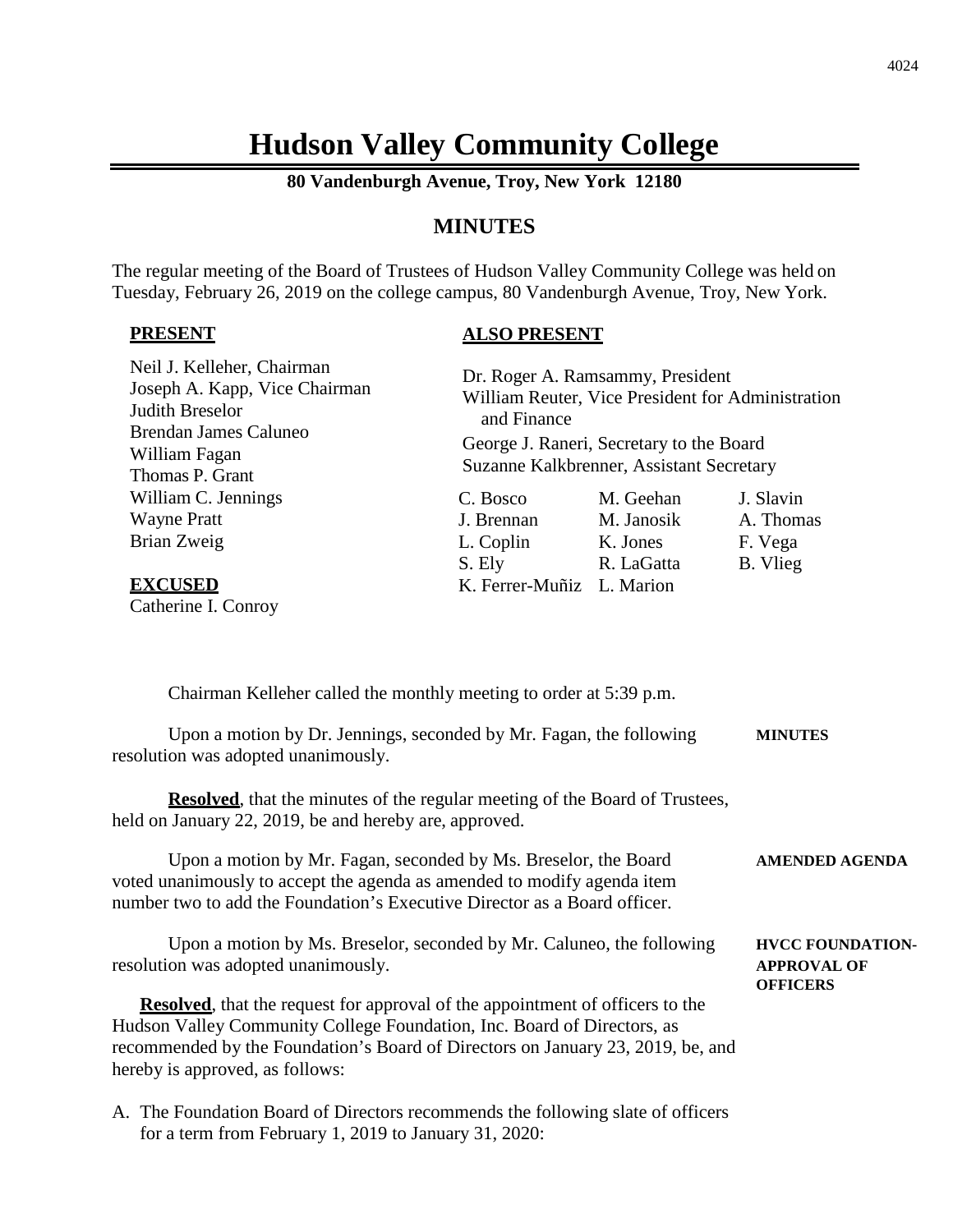Frank Sarratori, Chairperson Leslie King, Vice Chairperson Mark Mitchell '74, Vice Chairperson Chat Robinson, Treasurer Kelly Klopfer, Secretary Regina Scarano LaGatta '73, Executive Director. **INFORMATION ITEMS INFORMATION** The following information items were noted: **ITEMS A. FULL-TIME NON-TEACHING PROFESSIONALS** 1. Academic Affairs Marcy Pendergast, Director, College Learning Centers, Retention and Instructional Support Services, f/t appt., eff.  $1/16/19$  or thereafter \$70,000/yr 2. Administration and Finance Jodi Littlefield, Functional Support Specialist, Information Technology Services, f/t appt., eff. 3/5/19 \$45,000/yr 3. Enrollment Management and Student Development Don Jones, Head Football Coach/Intramurals and Game Day Operations Coordinator, Intercollegiate Athletics, f/t appt., eff.  $2/11/19$  or thereafter \$65,000/yr **B. FULL-TIME CLASSIFIED/NON-INSTRUCTIONAL STAFF** 1. Academic Affairs Wendy Ragosta, Program Assistant Academics I, Civil, Construction, Industrial and Mechanical Technologies,  $f/t$  appt., eff.  $2/18/19$  or thereafter \$14.9506/hr 2. Administration and Finance Mark Christiansen, Custodial Worker, Physical Plant,  $f/t$  appt., eff.  $2/7/19$  or thereafter  $$13.2995/hr$ Nelson Naula, Custodial Worker, Physical Plant, f/t appt., eff.  $2/7/19$  or thereafter \$13.2995/hr Christopher Peoples, Custodial Worker, Physical Plant, f/t appt., eff.  $2/7/19$  or thereafter \$13.2995/hr Mark Schepisi, Power Plant Mechanic, Physical Plant, f/t appt., eff.  $2/14/19$  or thereafter  $$25.00/hr$ 

Thomas Weidlich, Electrician Physical Plant, f/t appt., eff.  $1/29/19$  or thereafter \$19.4356/hr 4025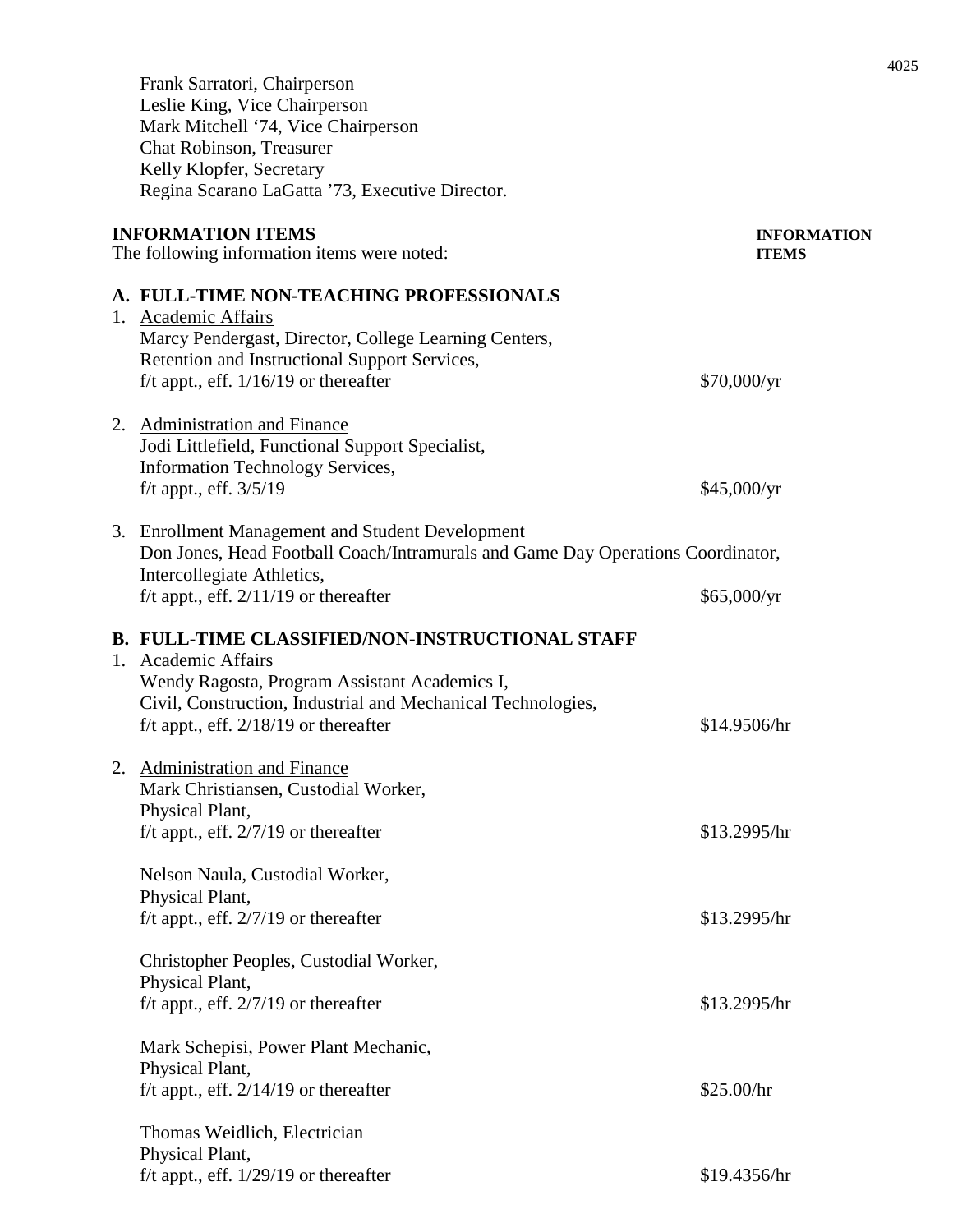# **C. PART-TIME FACULTY**

|    | 1. Academic Affairs<br>Wendy Harding, Instructor,<br>Community and Professional Education,<br>p/t appt., eff. 4/25/19                            | \$25.00/hr  |
|----|--------------------------------------------------------------------------------------------------------------------------------------------------|-------------|
|    | Paul Kindlon, Instructor,<br>Community and Professional Education,<br>p/t appt., eff. 2/21/19                                                    | \$25.00/hr  |
|    | Stephen Silverman, Instructor,<br>Community and Professional Education,<br>p/t appt., eff. 2/20/19                                               | \$25.00/hr  |
|    | Diana Erdos, Instructor,<br>Community and Professional Education,<br>p/t appt., eff. 2/18/19                                                     | \$25.00/hr  |
|    | John Cleveland, Instructor,<br>Community and Professional Education,<br>p/t appt., eff. 3/05/19                                                  | \$25.00/hr  |
|    | Michael Arce, Instructor,<br>Community and Professional Education,<br>p/t appt., eff. 2/20/19                                                    | \$40.00/hr  |
|    | Karla Schallehn, Instructor,<br>Community and Professional Education,<br>p/t appt., eff. 2/20/19                                                 | \$35.00/hr  |
| 2. | School of Liberal Arts and Sciences                                                                                                              |             |
|    | Joseph Dievendorf, Instructor,<br>English, Foreign Languages and English as a Second Language (shelf),<br>$p/t$ appt., eff. $1/22/19$            | \$1113/sch  |
|    | Jessica Wax-Lansing, Instructor,<br>English, Foreign Languages and English as a Second Language (shelf),<br>p/t appt., eff. 1/22/19              | \$1113/sch  |
|    | Xiaoyan Huang, Instructor,<br>English, Foreign Languages and English as a Second Language (HS Model),<br>$p/t$ appt., eff. $2/18/19$             | \$0         |
|    | D. PART-TIME NON-TEACHING PROFESSIONALS<br>1. Enrollment Management and Student Development<br>Alexander Linder, Assistant Men's Lacrosse Coach, |             |
|    | Intercollegiate Athletics,<br>p/t appt., eff. 2/1/2019                                                                                           | \$684.22/yr |